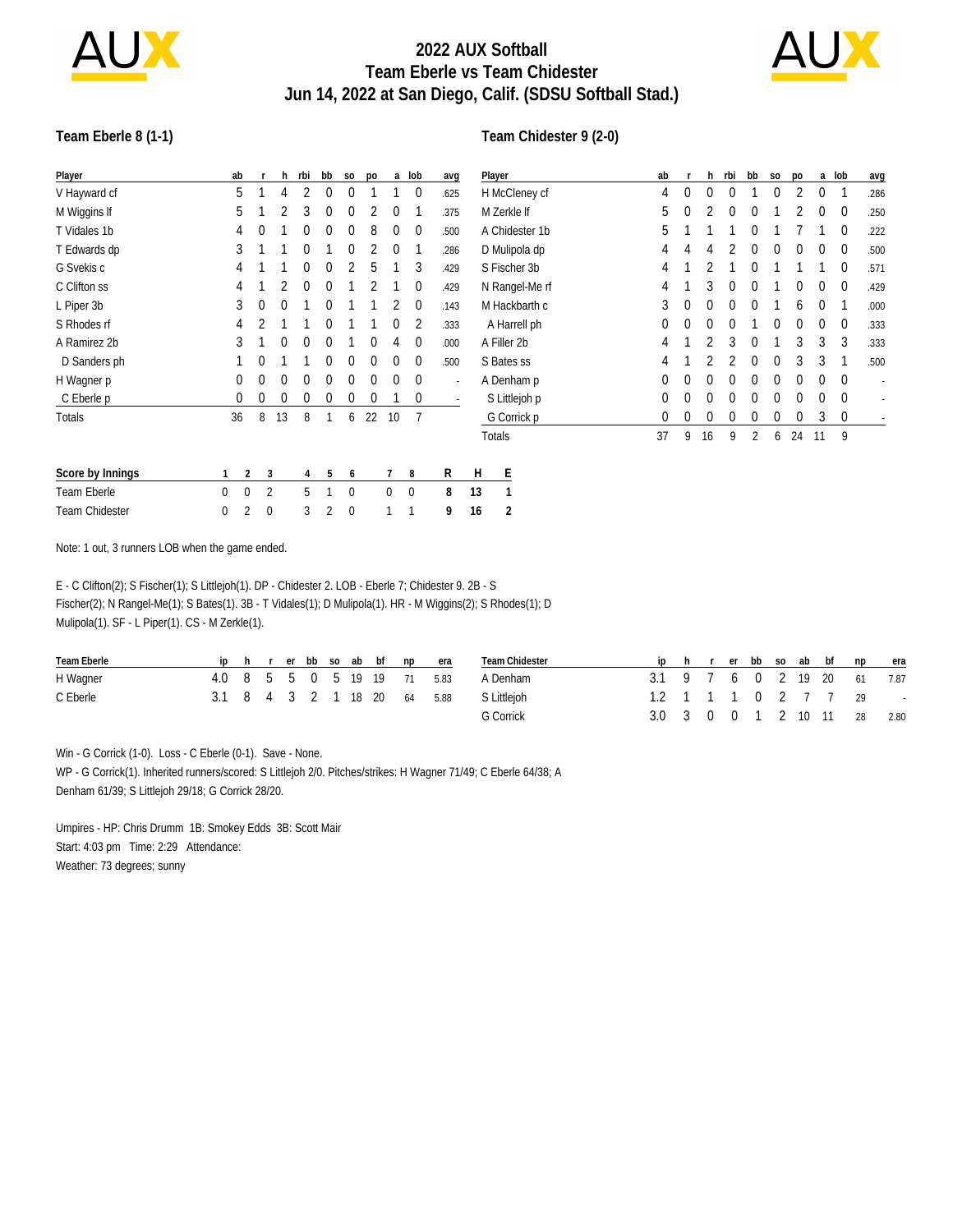

## **2022 AUX Softball Team Eberle vs Team Chidester Jun 14, 2022 at San Diego, Calif. (SDSU Softball Stad.)**



| Score by Innings      |  |  |  |  | 1 2 3 4 5 6 7 8 R H E  |  |
|-----------------------|--|--|--|--|------------------------|--|
| Team Eberle           |  |  |  |  | 0 0 2 5 1 0 0 0 8 13   |  |
| <b>Team Chidester</b> |  |  |  |  | 0 2 0 3 2 0 1 1 9 16 2 |  |

Team Eberle starters: 1/cf V Hayward; 3/lf M Wiggins; 29/1b T Vidales; 12/dp T Edwards; 21/c G Svekis; 20/ss C Clifton; 32/3b L Piper; 6/rf S Rhodes; 9/2b A Ramirez; 17/p H Wagner; Team Chidester starters: 28/cf H McCleney; 18/lf M Zerkle; 4/1b A Chidester; 15/dp D Mulipola; 52/3b S Fischer; 35/rf N Rangel-Me; 98/c M Hackbarth; 70/2b A Filler; 22/ss S Bates; 40/p A Denham;

Team Eberle 1st - V Hayward lined out to ss (3-1 BKBB). M Wiggins flied out to lf (0-2 KS). Sliding catch from Zerkle. T Vidales tripled to right center (0-1 K). T Edwards grounded out to ss (1-1 BK). 0 runs, 1 hit, 0 errors, 1 LOB.

Team Chidester 1st - H McCleney flied out to cf (0-0). M Zerkle struck out swinging (1-2 KFBS). A Chidester flied out to lf (3-2 BBBKF). 0 runs, 0 hits, 0 errors, 0 LOB.

Team Eberle 2nd - G Svekis grounded out to ss (1-2 KBK). C Clifton flied out to cf (1-0 B). L Piper flied out to lf (0-2 SK). 0 runs, 0 hits, 0 errors, 0 LOB.

Team Chidester 2nd - D Mulipola singled to shortstop (1-1 BK). S Fischer doubled down the lf line (1-1 KB); D Mulipola advanced to third. N Rangel-Me struck out looking (1-2 KBKFK). M Hackbarth struck out swinging (2-2 BKKFFBS). A Filler singled, advanced to second on the throw, 2 RBI (1-2 KFFB); S Fischer scored; D Mulipola scored. S Bates grounded out to 2b (0-1 K). 2 runs, 3 hits, 0 errors, 1 LOB.

Team Eberle 3rd - S Rhodes struck out looking (1-2 SKBFK). A Ramirez struck out swinging (2-2 BKFBS). V Hayward singled to pitcher (2-0 BB). M Wiggins homered, 2 RBI (0-0); V Hayward scored. T Vidales grounded out to 2b (2-0 BB). 2 runs, 2 hits, 0 errors, 0 LOB.

Team Chidester 3rd - H McCleney flied out to rf (3-1 KBBB). M Zerkle singled down the rf line (0-0). A Chidester struck out swinging (0-2 KFS). M Zerkle out at second c to ss, caught stealing. 0 runs, 1 hit, 0 errors, 0 LOB.

Team Eberle 4th - T Edwards singled through the right side (1-1 BF). G Svekis singled through the left side (1-0 B); T Edwards advanced to second. C Clifton singled to shortstop (2-2 BKBK); G Svekis advanced to second; T Edwards advanced to third. L Piper flied out to cf, SAC, RBI (1-1 SB); G Svekis advanced to third; T Edwards scored. S Rhodes reached on an error by 3b (2-0 BB); C Clifton advanced to second. D Sanders pinch hit for A Ramirez. D Sanders singled through the left side, RBI (1-2 KSB); S Rhodes advanced to second; C Clifton advanced to third; G Svekis scored. A Ramirez to 2b for D Sanders. V Hayward singled through the right side, 2 RBI; A Ramirez advanced to second; S Rhodes scored, unearned; C Clifton scored. M Wiggins singled up the middle, RBI (1-0 B); V Hayward advanced to second; A Ramirez scored. S Littlejoh to p for A Denham. T Vidales popped up to 2b (0-1 K). T Edwards reached on an error by p (0-2 KK); M Wiggins advanced to second; V Hayward advanced to third. G Svekis struck out swinging (2-2 SBFBS). 5 runs, 6 hits, 2 errors, 3 LOB.

Team Chidester 4th - D Mulipola singled to shortstop (2-2 BKBK). S Fischer struck out swinging (2-2 KBFBS). N Rangel-Me singled up the middle (0-1 F); D Mulipola advanced to third. M Hackbarth popped up to ss (0-0). A Filler singled through the left side, RBI (1-0 B); N

 Rangel-Me advanced to second; D Mulipola scored. S Bates doubled to left field, 2 RBI (0-0); A Filler scored; N Rangel-Me scored. H McCleney grounded out to 2b (2-2 BSBKF). 3 runs, 4 hits, 0 errors, 1 LOB.

Team Eberle 5th - C Clifton struck out swinging (2-2 FBBSS). L Piper grounded out to 3b (3-2 KBBFB). S Rhodes homered to left field, RBI (2-1 BSB). A Ramirez grounded out to 2b (2-1 BFB). 1 run, 1 hit, 0 errors, 0 LOB.

Team Chidester 5th - C Eberle to p for H Wagner. T Edwards to c. G Svekis to dp. M Zerkle grounded out to p (0-0). A Chidester singled to shortstop (0-0). D Mulipola homered to right field, 2 RBI (3-1 BBKB); A Chidester scored. S Fischer grounded out to 3b (1-1 BK). N Rangel-Me doubled to right field (3-2 BKBBS). M Hackbarth grounded out to 3b (0-0). 2 runs, 3 hits, 0 errors, 1 LOB.

Team Eberle 6th - G Corrick to p for S Littlejoh. V Hayward singled up the middle (1-2 KBF). M Wiggins out at first p to 2b to ss, reached on a fielder's choice (0-0); V Hayward out on the play. T Vidales hit into double play p to ss to 1b (0-1 F); M Wiggins out on the play. 0 runs, 1 hit, 0 errors, 0 LOB.

Team Chidester 6th - A Filler struck out swinging (1-2 KBSFS). S Bates grounded out to 2b. H McCleney flied out to lf down the lf line (0-0). 0 runs, 0 hits, 0 errors, 0 LOB.

Team Eberle 7th - T Edwards walked (3-0 BBBB). G Svekis struck out looking (0-2 KKK). C Clifton singled to left field (1-1 KB); T Edwards advanced to second. L Piper struck out looking (0-2 KFK). S Rhodes grounded out to p (0-1 K). 0 runs, 1 hit, 0 errors, 2 LOB.

Team Chidester 7th - M Zerkle grounded out to 2b (1-0 B). A Chidester grounded out to ss (2-0 BB). D Mulipola tripled down the rf line (1-1 KB). S Fischer singled to pitcher, RBI (3-2 BBBKFFF); D Mulipola scored. N Rangel-Me singled to pitcher (1-0 B); S Fischer advanced to second. A Harrell pinch hit for M Hackbarth. A Harrell walked (3-2 BBKBKB); N Rangel-Me advanced to second; S Fischer advanced to third. A Filler fouled out to 3b (0-0). 1 run, 3 hits, 0 errors, 3 LOB.

Team Eberle 8th - M Hackbarth to c for A Harrell. S Rhodes placed on second. A Ramirez out at first 1b to 3b, reached on a fielder's choice (0-0); S Rhodes out on the play. Team Eberle challenge call (out); call stands. A Ramirez advanced to second on a wild pitch. V Hayward singled to left field (2-0 BB). M Wiggins lined into double play 2b unassisted (0-1 K); A Ramirez out on the play. 0 runs, 1 hit, 0 errors, 1 LOB.

Team Chidester 8th - A Filler placed on second. S Bates singled up the middle, advanced to second on the throw (1-2 SFBF); A Filler advanced to third, out at home cf to c. Team Chidester challenge (out); call stands. H McCleney walked (3-1 KBBBB). M Zerkle singled to first base (0-2 FK); H McCleney advanced to second; S Bates advanced to third. Team Eberle challenge call (safe; no tag); call stands. A Chidester reached on an error by ss, RBI (1-0 B); M Zerkle advanced to second; H McCleney advanced to third; S Bates scored, unearned. 1 run, 2 hits, 1 error, 3 LOB.